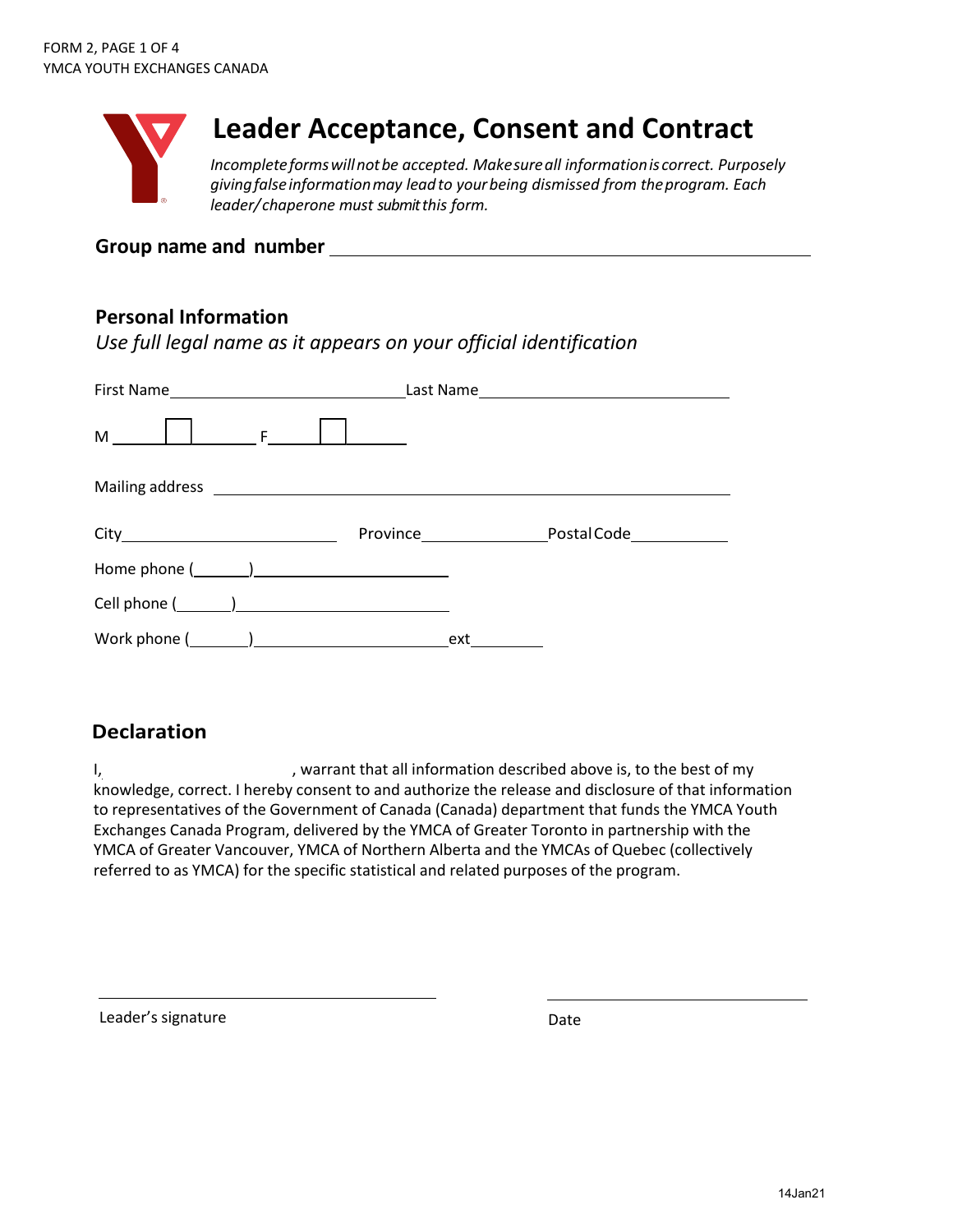# **General Terms and Conditions**

#### **Statement on Government Funding and Collection of Participant Information**

I understand that Canada funds this YMCA program, and therefore may be subjected to government approval and conditions, which may be varied from time to time. Participation in this Program is non-transferable. Should funding cease, YMCA shall refer participants to a government representative for more information or to other service providers in the community whenever possible.

I also understand that since funding for the program has been provided by Canada, Canada needs my participant information to measure the results of the program and evaluate the program's success; evaluate more generally, the success of the program in achieving its objective; and meet its obligation of accountability to Parliament and the Canadian public by reporting program results.

The information, when provided to Canada, is administered in accordance with the Privacy Act and the Department of Employment and Social Development Canada Act. I have a right under the Access to Information Act to obtain that information from Canada. For more information about your privacy rights, visit the Government of Canada website. www.Canada.ca

I understand that in addition to information collected on behalf of the Government as required, YMCA may be involved in other research projects. To provide the highest standard of program quality, participants may be requested to complete a questionnaire either before, during and or after the exchange has taken place. All information collected will comply with Canada's Privacy Act or applicable provincial or municipal privacy law.

#### **Limitation of Liability**

I agree that YMCA is not responsible for any bodily injury, loss, or damage to personal property suffered by me before, during, or after the exchange, unless such injury and damage is the direct and sole result of proven negligence on the part of YMCA.

I agree that I am participating in this program voluntarily and at my own risk. I agree to fully release YMCA of Greater Toronto, YMCA of Greater Vancouver, YMCA of Northern Alberta and the YMCAs of Quebec, their officers, directors, agents, staff, and volunteers from all claims or lawsuits for any injuries, death, property damage or theft, losses, or any other liability of any kind, arising directly or indirectly out of my participation in YMCA programs excluding only their sole and proven negligence.

#### **Electronic Communication**

I hereby give consent to YMCA to contact me through the electronic channels I provide (e-mail, Texting, Facebook, LinkedIn, Twitter etc. ) for the purpose of providing program information, assessing candidacy, and contacting me for the purpose of program evaluation. I understand that after my exchange is complete, I can request to opt-out of future communication from YMCA by contacting info-yec@ymcagta.org.

#### **YMCA Commitment to Privacy**

YMCA of Greater Toronto is committed to protecting personal information by following responsible information handling practices. YMCA collects and uses information I volunteer when I access or register for a YMCA program in order to better meet my service needs, to ensure a safe environment, for statistical purposes, to inform me about the YMCA program in which I am registered, and to satisfy government funding and regulatory requirements. I may also hear from YMCA periodically about other programs, services and opportunities that may interest and benefit me. I may request access to information under the applicable privacy law. For more information on YMCA's commitment to privacy, please visit the website: https://ymcagta.org/privacy

#### **YMCA Commitment to Confidentiality**

YMCA is committed to the respect of the individual, which includes the maintenance of participant confidentiality. However, the confidentiality of the YMCA-participant relationship is not absolute. There are circumstances that limit confidentiality of such information. YMCA may disclose personal information without prior knowledge or consent in an emergency situation where a person's life, health or security is threatened. YMCA will also disclose information without prior knowledge or consent:

- 1. To a lawyer or other legal representative of the YMCA.
- 2. To a government body or agency in certain circumstances.
- 3. To the relevant authorities if the Participant discloses information relating to the abuse of a child or vulnerable person.
- 4. To comply with a subpoena, warrant or other court order, or as may be otherwise required by law.
- 5. To the extent that this information is required to provide program services, including but not limited to program delivery and site coordination.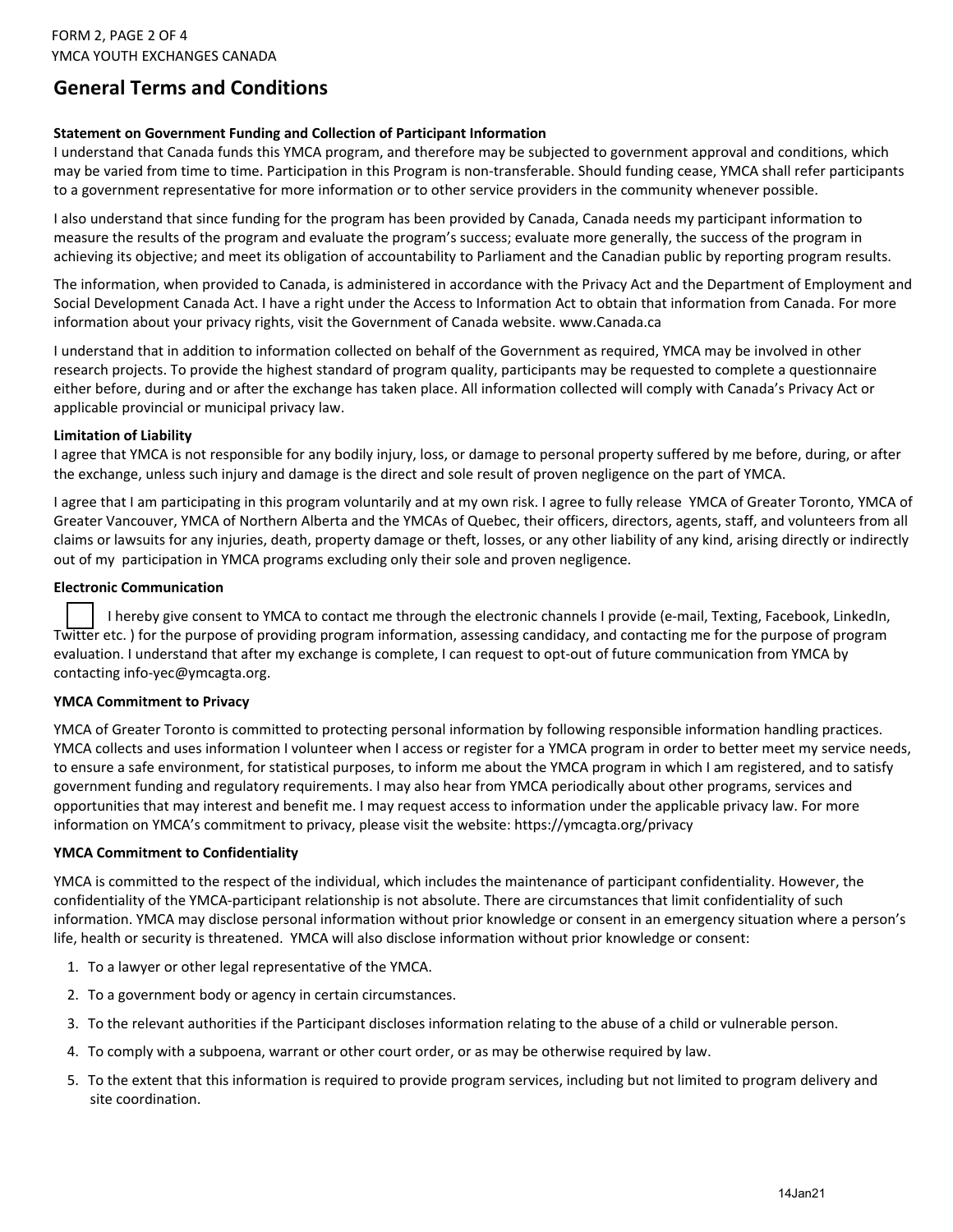# **Leader's Responsibilities**

I warrant I have the full authority from my School/Association/ Community Organization to act as a Group Leader for this exchange. I have reviewed our School/ Association/ Community Organization policies and procedures related to exchange programs, virtual youth engagement, and I am in full compliance with those policies and procedures.

To my knowledge, the youth participants in the YMCA Youth Exchanges Canada Program are Canadian citizens or have permanent resident status.

I will obtain all the necessary consent forms from the youth participants and parents/guardians.

I will explain the rules of behaviour set down for this program to the participants, including the consequences of non-compliance.

I agree that I will not discriminate or permit any discrimination by reason of race, creed, sex, sexual orientation, gender, ability, colour, age, citizenship, family or marital status, nationality and ethnic origin, place of birth or language of the Participant.

I will discuss the potential risks and safety procedures with all participants and their families.

I will actively engage my youth participants in the planning of the exchange program.

The individual participants will be twinned, and I will encourage communication between the two groups.

I will explain the responsibilities involved in an exchange to all participants and their families.

If there are changes to the hosting plan and group participants, once finalized, I will inform YMCA of these changes as soon as possible and in a timely manner.

I will attend all organized group activities with my group and provide appropriate supervision of the youth under my care. I understand that non-participatory or anti-social behaviour, not in keeping with the spirit of this exchange, is unacceptable.

I understand and agree that if YMCA is made aware of incidents of inappropriate behaviour, YMCA reserves the right to determine the consequences of such behaviour, which may include terminating the Participant's access to the program.

# **Virtual Exchange**

In an effort to continuously serve participants YMCA Youth Exchanges Canada Program is providing distance-based program experiences through a(n) online platform(s).

I acknowledge and agree with the following:

- I understand that the program will be delivered mainly via an online platform unless otherwise notified.
- All online groups and virtual meetings must be organized under an official school or community organization account.
- I will follow my organization's online engagement policy.
- I understand that only Group Leaders, registered individuals and individuals authorized by Group Leaders are permitted to participate in the Program activities, but that there is a possibility that unregistered and unauthorized individuals (for example, siblings and friends of Participants) may participate in the program.
- I will conduct the sessions from a private location with high quality, password-protected, wireless Internet connection.
- I will ensure all online group members meet the minimum age required by the platform to hold an account.
- There must be at least two Group Leaders over the age of majority designated as administrators for the page, online group, or virtual meeting.
- The minimum recommended number of Group Leaders online for each session is two one to facilitate and another to monitor the group and chat functions to provide support to participants.